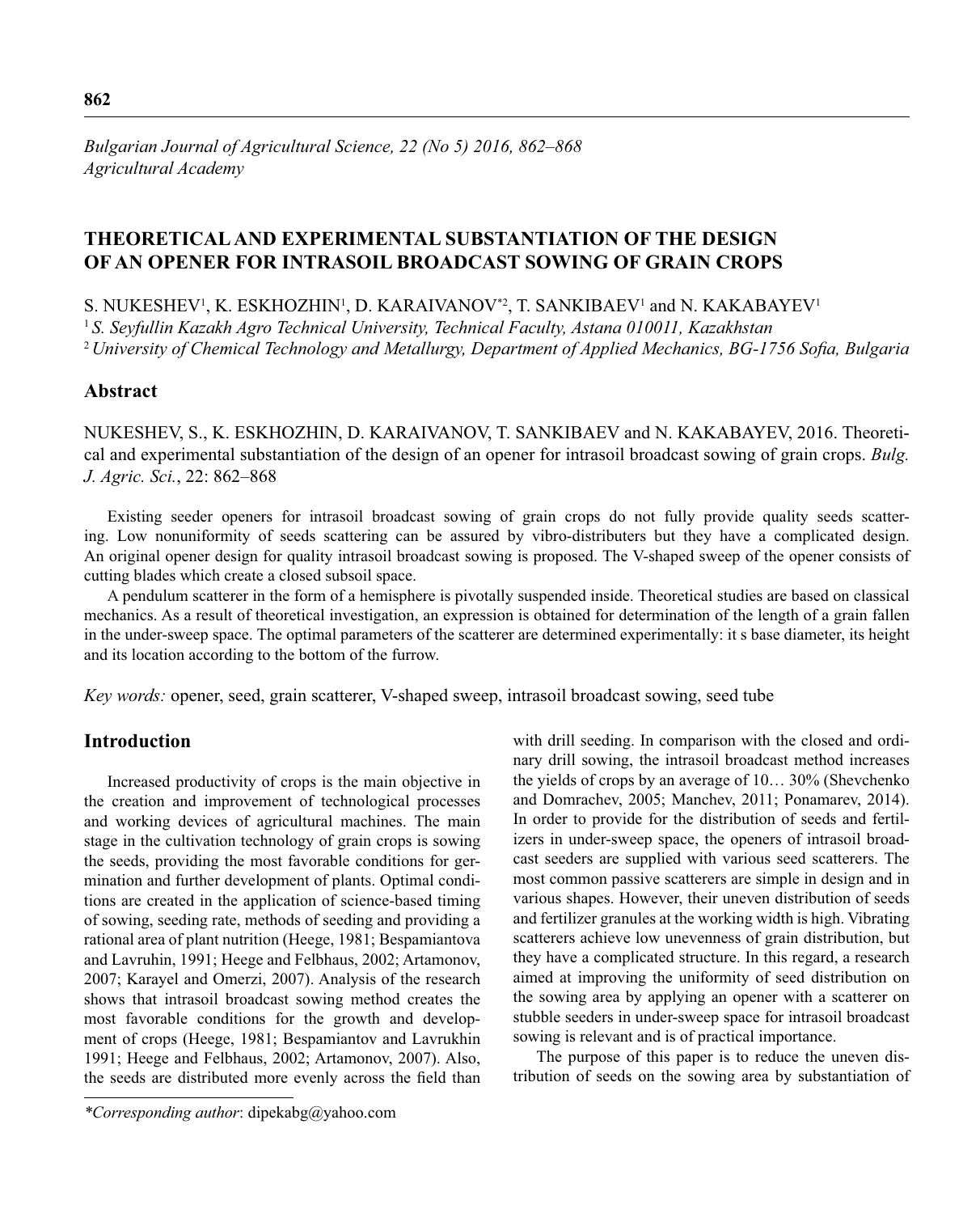constructive schemes and rational parameters of a seed tube and a scatterer for intrasoil broadcast sowing of grain crops.

The object of investigation is the technological process of intrasoil broadcast sowing of grain crops.

### **Materials and Methods**

Analysis of the working bodies of the existing anti-erosion seeders, sowing complexes and research on their improvement shows that their openers sow seeds by continuous manner with a row-width of 12 ..14 cm and unoccupied strips remain between the rows, which cover a quarter of the area of fertile land. With this method of seeding, a mutual inhibition occurs in plant shoots, uneven and inadequate tillering of stems, as well as increased infestation of weeds leading to ineffective use of water, heat and light by the plants which results in a significant effect on yield and seed quality.

The technical problem is to reduce the non-uniformity of distribution and to increase the width of the sown strip of seeds and/or fertilizers. To solve this problem at the Department of Technical Mechanics of the S.Seifullin Kazakh Agro Technical University an opener is developed where the V-shaped sweep contains a peak located above its blades. Thus, a subsoil closed space is formed between the inner surfaces of the sweep wings and the peak (Patent 29217 RK). Inside this under-sweep space a pendulum scatterer in the form of a hemisphere is pivotally suspended by a clamp. The hemisphere axis of rotation is parallel to the horizontal hinge axis of the clamp and coincides with the machine movement direction.

Figure 1 presents the assembly drawing of the opener and Figure 2 – the section view A-A. Figure 3 presents the distribution of the seeds and fertilizer granules in soil.

The opener consists of a shank 1 with a V-shaped sweep 2 assembled by bolts 11 and a peak 3 which is joined to the sweep by cogs 10. The peak is over the blades of the sweep and in this space there is a pendulum scatterer 6 hanged by pin 9, bracket 7 and rod 8. The flexible seed tube 4 ends with a steel nozzle 5.

The seeder works as follows: When the tractor moves, seeds and fertilizer granules fall from the seed tube 4 to the scatterer 6, ricochet and broadcast uniformly on the whole surface of the closed under-sweep space. During seeder movement the sweep blade cuts weeds and loosens the soil, which moves back along the surface of the peak and then falls down covering the sown seeds and fertilizers. Subsequently, the whole furrow is compacted by a roller. As a result, mutual depression of the grains is eliminated and germination zone is increased, which appears to provide the best conditions for plant growth and development. As a result of



**Fig. 1. Assembly drawing of an opener for intrasoil broadcast sowing**



**Fig. 2. The section view A-A of the opener from Fig. 1**

the free-tillering stems, plants cover the gaps between adjacent rows of sown seeds that can effectively use the entire area of the sowing field. This increases field germination, plant adaptability to harvesting and reduces weed infestation of crops, thereby increasing grain yield by 18... 25 percent per hectare (Lavrukhin, 2003).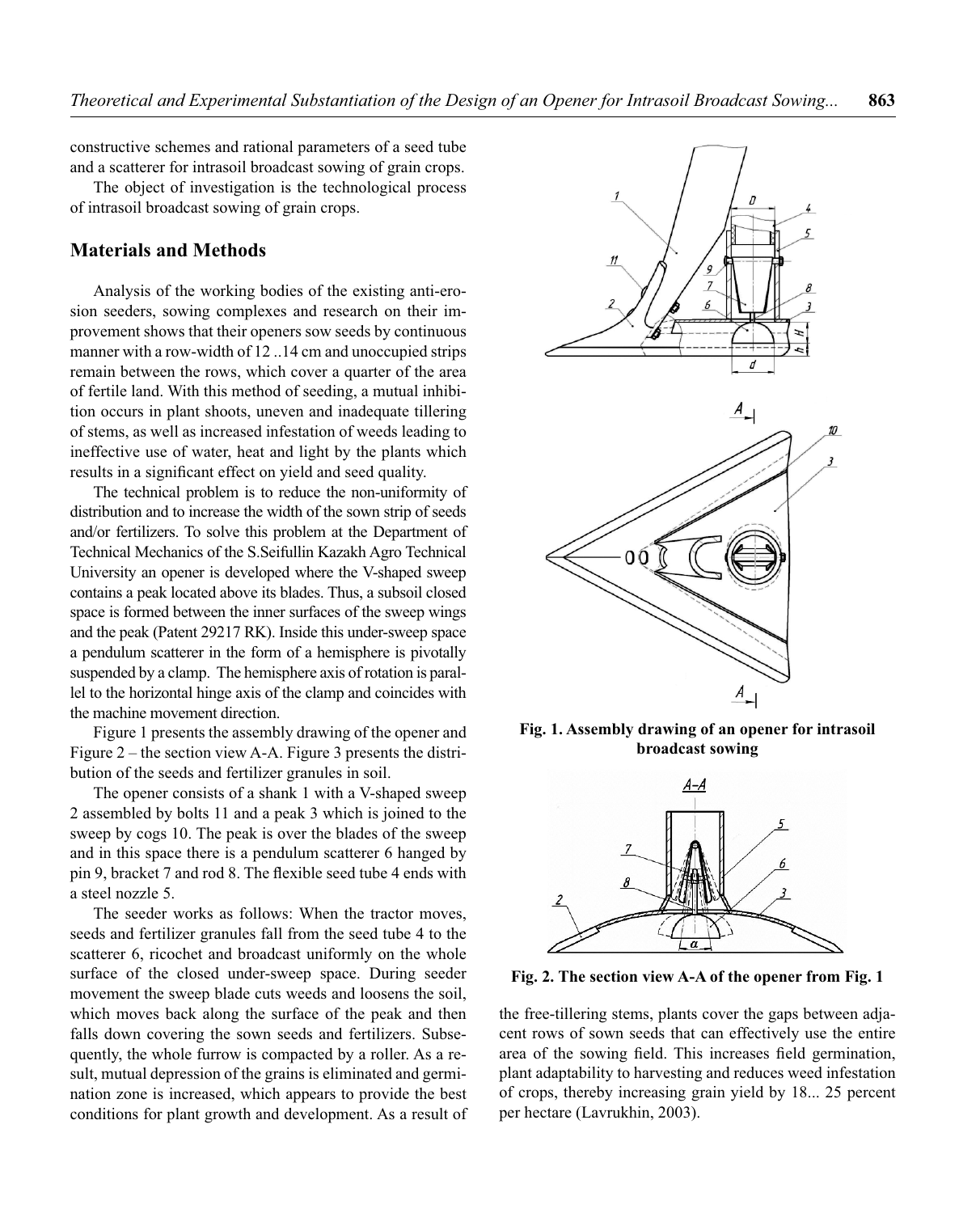

**Fig. 3. Distribution of seeds and fertilizer granules in soil by the opener from Fig. 1**

Theoretical studies on yields are an expression that connects all the major structural and technological parameters. The theoretical results have clarified and confirmed by experimental studies, based on the methods of statistical design of experiments in the laboratory and laboratory and field conditions.

Scatterers with various parameters have been made with the purpose of experimenting (Figure 4). For optimization criteria, the width of the sowing row and the uneven distribution of seeds in the row are taken. Those characterize the quality of the sowing process.



**Fig. 4. Experimental pendulum scatterers**

It is a priori known that the quality of work of the opener depends on its design and technological parameters, which have been chosen as the main controllable factors:

Diameter of the pendulum scatterer base, mm;

Scatterer positioning above the furrow bottom, mm; Height of the scatterer, mm;

The diameter of the rod 8 is defined on the conditions to maximize the nozzle throughput capacity.

### **Results**

Row-width depends on seeds falling distance. And the seeds falling distance depends on the output speed of seeds (grains) from the nozzle. To substantiate the optimal opener parameters it is necessary to determine the seeds (grains) speed at the nozzle output.

During its movement to the soil a seed (grain) passes three sections (Figure 5): АВ, ВС, СD.

In section AB the particle (seed, grain) slides on slope with angle *α* (Figure 5):



#### **Fig. 5. A drawing of the seed tube sections with forces acting on the particle in sections AB and BC**

The speed in point A is:  $v_A = v_0$ , in point B –  $v_1$ . The forces acting on the particle are: gravity force  $\overrightarrow{mg}$ , friction force  $F_f = f.m.g. \cos \alpha$  and slope reaction *N*.

From the theorem of kinetics follows energy change in grain speed  $v_1$ :

$$
\frac{mv_1^2}{2} - \frac{mv_0^2}{2} = mgS\sin\alpha - fmgS\cos\alpha
$$
 (1)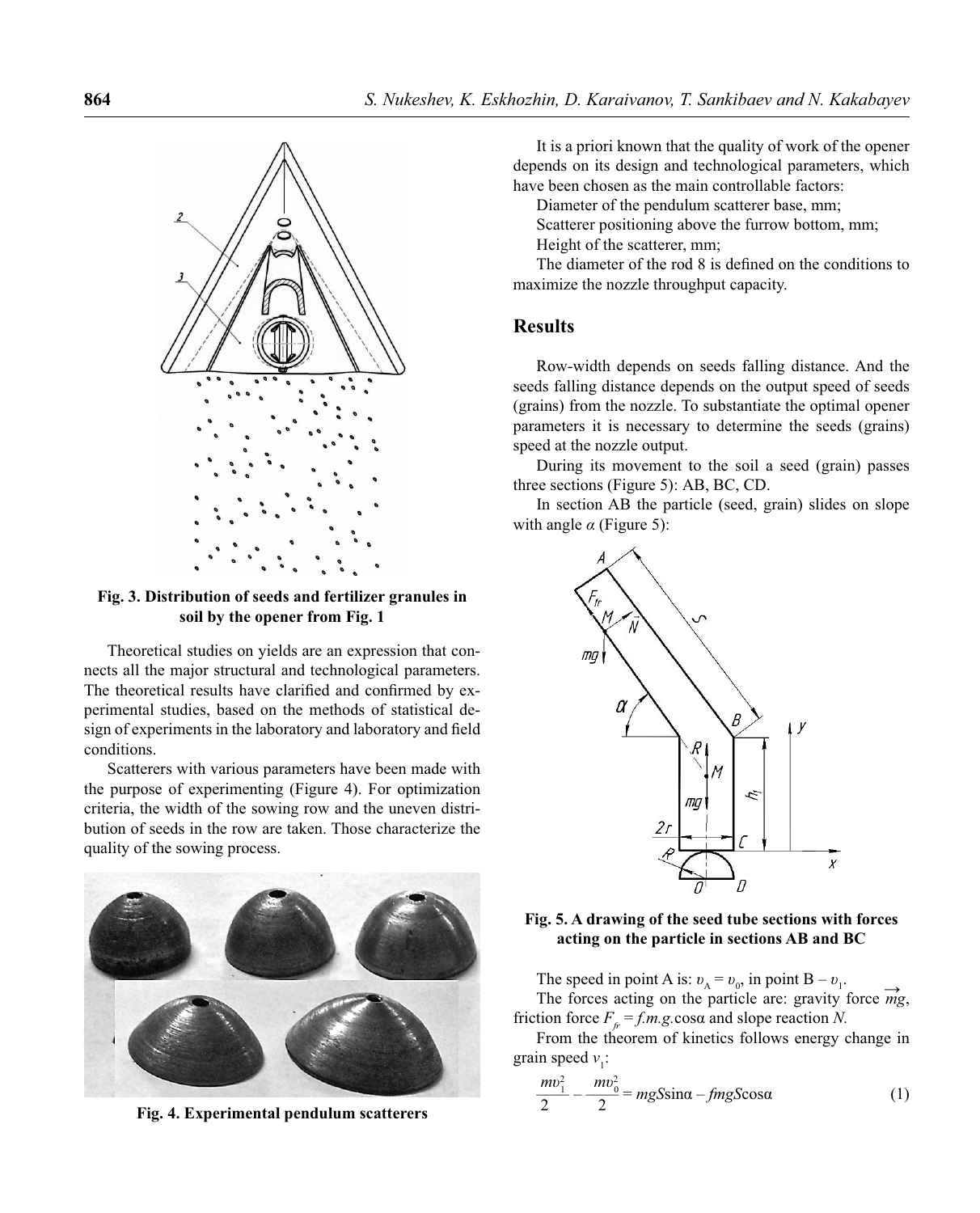Thus, we obtain the speed in the end of section as:

$$
v_1 = \sqrt{2gS(\sin\alpha - f\cos\alpha) + v_0^2}
$$
 (2)

In section BC the particle falls on the scatterer (Fig. 5). The equation of its movement according to Newton's second low is:

$$
m\frac{dv}{dt} = -mg - kmv,
$$

or

$$
\frac{dv}{dt} = -g - kv,\tag{3}
$$

where:  $\vec{mg}$  – gravity force,

 $\frac{m_S}{R}$  =  $\frac{gA}{R}$  – material resistance force,  $\overrightarrow{v_2}$  – speed in point *C*.

After integration one obtains:

$$
-\frac{1}{k}\ln(kv+g) + t + C_1.
$$
 (4)

Substituting into (4) the initial conditions  $t = 0$ ;  $v = v_1$ , one determines:

$$
C_1 = -\frac{1}{k} \ln(g + kv_1).
$$

Substituting this value of the arbitrary constant in equation (4) one obtains:

$$
\frac{1}{k}\ln\frac{g-kv}{g+kv_1} = -t,
$$

or:

$$
v = \frac{1}{k}(g + kv_1)e^{-kt} - \frac{g}{k}.
$$
 (5)

After substituting *v* as  $\frac{dv}{dt}$  in (5) and integrating, one obtains

$$
y = \frac{g}{k}t - \frac{1}{k^2}(g + kv_1)e^{-kt} + C_2.
$$
 (6)

Because when  $t = 0$ ;  $y = h_1$ , then

$$
C_2 = h_1 + \frac{g + kv_1}{k^2}
$$

and:

$$
y = h_1 - \frac{g}{k}t + \frac{1}{k^2}(g + kv_1)(1 - e^{-kt})
$$
\n(7)

Considering that at point  $C - y = 0$ ,  $v = v_2$ ,  $t = t_2$ , the predetermined  $t_2$  from (7) is:

$$
h_1 - \frac{g}{k}t_2 = a(e^{-kt} - 1);
$$
  

$$
t_2 = \frac{k}{g} \left[ h_1 - a(e^{-kt} - 1) \right], \text{ where:}
$$

$$
a = \frac{1}{k^2}(g + kv_1).
$$

In the previous equations the coefficient  $k/g$  is very important because when  $g = const$ , k-factor effect is directly proportional to the time of particle falling  $t_2$ , thus the larger k, the more  $t_2$ . From the physical nature of the process it is evident that k is no different from the particle windage factor. Figure 6 shows the falling time with respect to (w.r.t.) the height of the vertical section BC.



#### **Fig. 6. Falling time of the particle w.r.t. the height of the vertical section BC (Fig. 5)**

The particle speed in the end of this section  $v_2$  may be obtained from (5):

$$
v_2 = \frac{1}{k}(g + kv_1)e^{-kt_2} - \frac{g}{k}.
$$
 (8)

To determine the particle falling distance we study its movement in section CD (Figure 7). The particle strikes the scatterer surface (hemisphere with radius R) with absolute speed  $v_2$ . The angle of impact  $\beta$  is:

$$
\sin \beta = \frac{r}{R},\tag{9}
$$

where  $r$  is the distance from the nozzle axe to the particle. Experiment shows for main quantity of particles fall near the nozzle surface and in calculation *r* is equal to the radius of the nozzle.

If we assume the collision (of bodies) in point C to be perfectly elastic, the impact and reflection angle are equal. In this case, the reaction force R decomposes into a normal *N* and a tangential *T* components. The particle speed  $v_c$  after the impact will be in the direction of the reactive force  $F_r$ .

We decompose the particle speed after impact on the scatterer into horizontal and vertical components: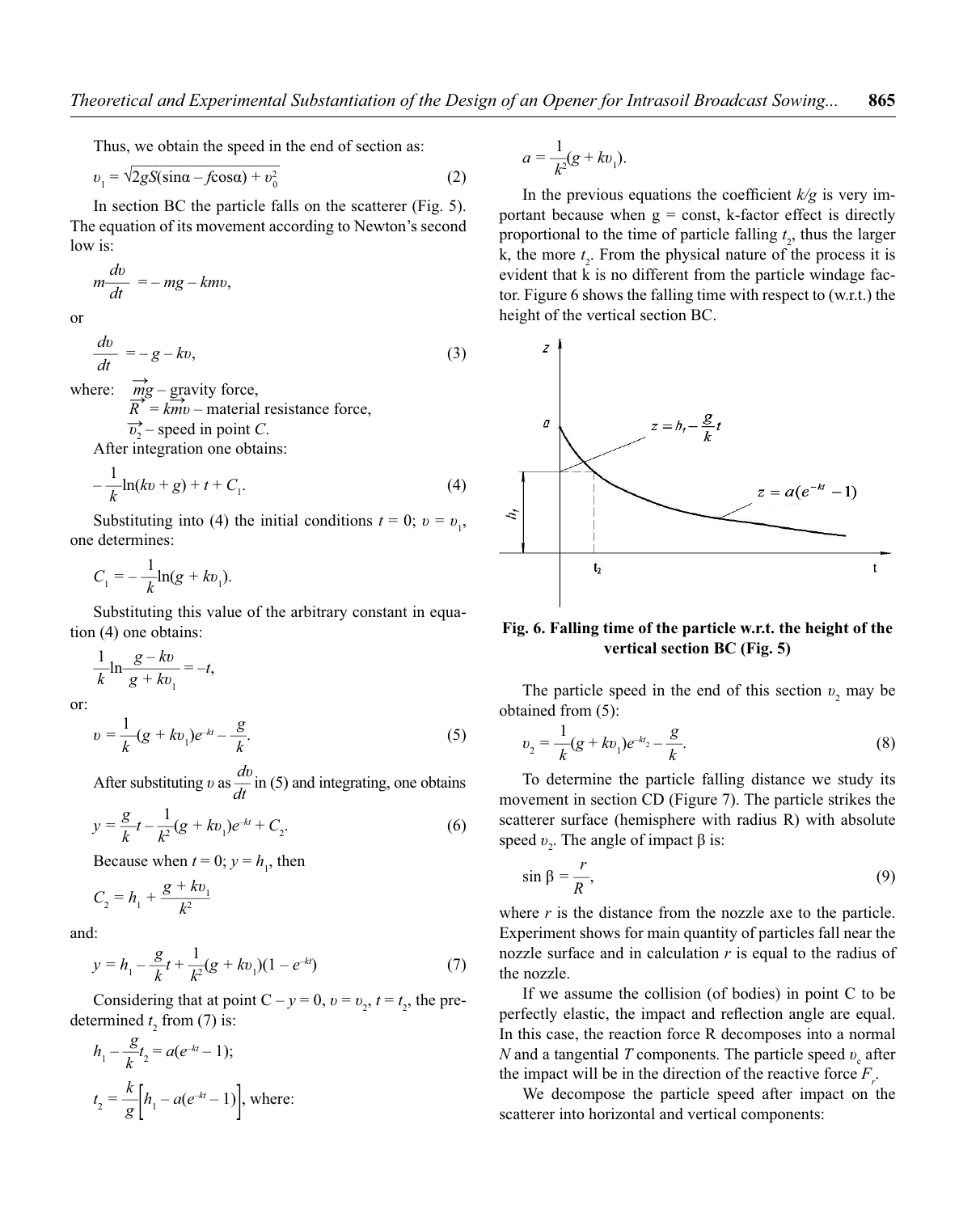

#### **Fig. 7. The trajectory of particle falling in under-sweep space (after impact on the scatterer)**

$$
v_x = v_2 \sin 2\beta,
$$
  
\n
$$
v_y = v_2 \cos 2\beta.
$$
  
\nThe differential equation  $\alpha$ 

al equation of the particle movement is:  $m\ddot{v} = -mg$ )

$$
m\ddot{y} = -mg
$$
  
\n
$$
m\ddot{x} = 0
$$
\n(10)

After integration of (10) one obtains:

$$
y = -g\frac{t^{2}}{2} + C_{3}t + C_{4}
$$
  
\n
$$
x = -C_{3}t + C_{4}
$$
\n(11)

Under initial conditions when  $t = 0$ :  $x_0 = r$ ;  $y_0 = h_c = h + \frac{R^2}{r^2}$  $+ \sqrt{R^2 - r^2}$ , equation (11) will be as follows:

$$
y = -g\frac{t^{2}}{2} + (v_{2}\cos 2\beta)t + h_{c}
$$
  
x = (v\_{2}\sin 2\beta)t + r (12)

The time for the particle to fall on the soil (on the furrow bottom)  $t_3$  may be determined from condition

$$
y = -g\frac{t_3^2}{2} + (v_2 \cos 2\beta)t_3 + h_c = 0,
$$
  
where:  
(1)

$$
t_3 = \left(\frac{v_2}{g}\cos\beta\right) + \sqrt{\frac{v_2^2}{g^2} + \frac{2h_1}{g}}
$$
(13)

From equations (12) and (13) one can determine the grain falling distance  $x_{\text{max}}$  (from the nozzle axe) in the undersweep space:

$$
x_{\text{max}} = (v_2 \sin \beta) t_3 + r. \tag{14}
$$

### **Discussions**

Analysis of equation (14) shows parabolic dependence of the particle falling distance w.r.t. the impact angle *β* (Figure

8). When  $\beta = 40...60^{\circ}$ , the falling distance is maximum. This is because for these values of the angle *β* direction of the velocity vector after the impact is closest to the horizontal direction of flight.



### **Fig. 8. The particle falling distance**  $x_{\text{max}}$  **w.r.t. the impact angle β and nuzzle radius** *r*

Some particles fall on the scatterer with different radius  $(x_0)$  $= 0 \div r$ ) and therefore will have a different falling distance. This increases the particle scattering in the under-sweep space. By varying the shape of scatterer surface one can obtain a different relation between the radius r and the impact angle β, and in this way get a different pattern of particle scattering.

To test the efficiency of the proposed technical solutions and determine their optimal parameters experimental studies were performed. The experiment was made on the program of the central composite rotatable second order planning. Conditions and experimental data are presented in Table 1.

Thus, the regression equation of the unevenness of particle distribution across the row width is:

$$
Y_3 = 30.86 - 0.307x_1 + 0.183x_2 - 0.549x_3 + 0.387x_1x_2 ++ 1.112x_1x_3 - 1.237x_2x_3 + 1.689x_1^2 + 0.706x_2^2 + 1.885x_3^2
$$
; (15)

Since equations of the second degree in the form of (15) are complex for analyzing, in order to get an idea about the geometric form of the response function of the corresponding dependence, we transform it to the canonical form:

$$
Y_3 - 20.8 = 1.826 x_1^2 + 0.913 x_2^2 + 1.541 x_3^2; \tag{16}
$$

In (16) it should be noted that the response surface is a rotational ellipsoid, and its minimum is at the center of the ellipsoid, because all the coefficients are with positive signs. Extremum lies within the study area, which confirms the correctness of the choice of variation limits of variables. Coordinates of the center of the figure are: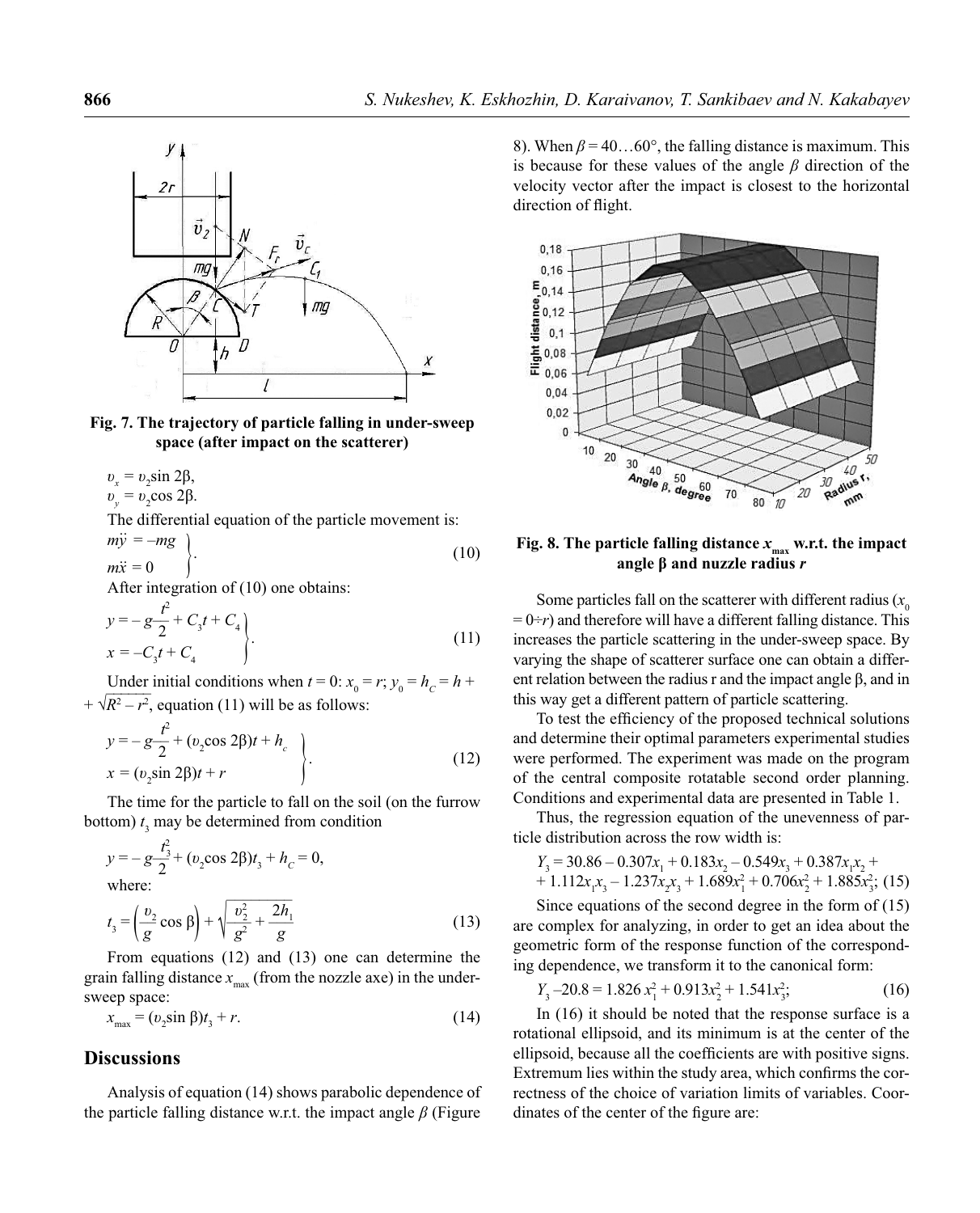### **Table 1**

### **Planning matrix and experimental results**

| Opener                 |                | Input factors                           |                                                                          |                                  | Parameter of optimi-<br>zation                                |
|------------------------|----------------|-----------------------------------------|--------------------------------------------------------------------------|----------------------------------|---------------------------------------------------------------|
| Natural                |                | Diameter of the scat-<br>terer base. mm | Distance between<br>the scatterer base<br>and the furrow bot-<br>tom. mm | Height of the scat-<br>terer. mm | Unevenness of seed<br>distribution across<br>the row width. H |
| Coded                  |                | $\mathbf{X}_{1}$                        | $X_{2}$                                                                  | $X_{3}$                          | $\mathbf{y}$                                                  |
| Varying of the factors | $+1.682$       | 48.41                                   | 23.05                                                                    | 26.73                            |                                                               |
|                        | $+1$           | 45                                      | 21                                                                       | 24                               |                                                               |
|                        | $\theta$       | 40                                      | 18                                                                       | 20                               |                                                               |
|                        | $-1$           | 35                                      | 15                                                                       | 16                               |                                                               |
|                        | $-1.682$       | 31.59                                   | 12.95                                                                    | 13.27                            |                                                               |
| Varying interval       |                | 5                                       | 3                                                                        | $\overline{4}$                   |                                                               |
| Number and conditions  | 1              | $^{+}$                                  | $^{+}$                                                                   | $^{+}$                           | 11.5                                                          |
| of experiments         | $\overline{c}$ |                                         | $^+$                                                                     | $^+$                             | 6.4                                                           |
|                        | 3              | $^{+}$                                  |                                                                          | $^{+}$                           | 9.6                                                           |
|                        | 4              |                                         |                                                                          | $^+$                             | 6.8                                                           |
|                        | 5              | $^+$                                    | $\hspace{0.1mm} +$                                                       |                                  | 5.6                                                           |
|                        | 6              |                                         | $^{+}$                                                                   |                                  | 11.2                                                          |
|                        | 7              | $^{+}$                                  |                                                                          |                                  | 8.5                                                           |
|                        | 8              |                                         |                                                                          |                                  | 5.9                                                           |
|                        | 9              | $+1.682$                                | $\mathbf{0}$                                                             | $\theta$                         | 3.3                                                           |
|                        | 10             | $-1.682$                                | $\Omega$                                                                 | $\theta$                         | 10.5                                                          |
|                        | 11             | $\boldsymbol{0}$                        | $+1.682$                                                                 | $\mathbf{0}$                     | 7.8                                                           |
|                        | 12             | 0                                       | $-1.682$                                                                 | $\mathbf{0}$                     | 11.6                                                          |
|                        | 13             | 0                                       | $\boldsymbol{0}$                                                         | $+1.682$                         | 4.4                                                           |
|                        | 14             | 0                                       | $\mathbf{0}$                                                             | $-1.682$                         | 8.3                                                           |
|                        | 15             | $^{(1)}$                                | 0                                                                        | $\boldsymbol{0}$                 | 12.5                                                          |
|                        | 16             | 0                                       | $\Omega$                                                                 | $\theta$                         | 11.7                                                          |
|                        | 17             | 0                                       | $\Omega$                                                                 | $\theta$                         | 13                                                            |
|                        | $18\,$         | $_{0}$                                  | 0                                                                        | $\theta$                         | 10.6                                                          |
|                        | 19             | $_{0}$                                  | 0                                                                        | $\theta$                         | 12                                                            |
|                        | 20             | 0                                       | $\theta$                                                                 | $\mathbf{0}$                     | 11.5                                                          |

 $x_{1S} = 0.0559; x_{2S} = -0.045; x_{3S} = 0.113.$ 

After decoding the coordinates of a singular point, the following natural values of the factors are obtained: Diameter of the scatterer base  $d = 40$  mm; Distance between the scatterer base and the furrow bottom  $h = 18$  mm; Height of the scatterer  $H = 20$  mm, where unevenness of seed distribution across the row width is 10.8 %.

Experiments are made to determine the quality indicators of work with optimal parameters via a moving conveyor belt with fixed adhesive tapes. The results of these experiments show that at machine speed of 6–8 km/h and an average rate of 120 kg/ha, the width of sowing row of experimental set is 18–20 cm. Field tests show operability of the opener and the sown row width of about 20–21 cm (Figure 9).



**Fig. 9. Field test of the opener**